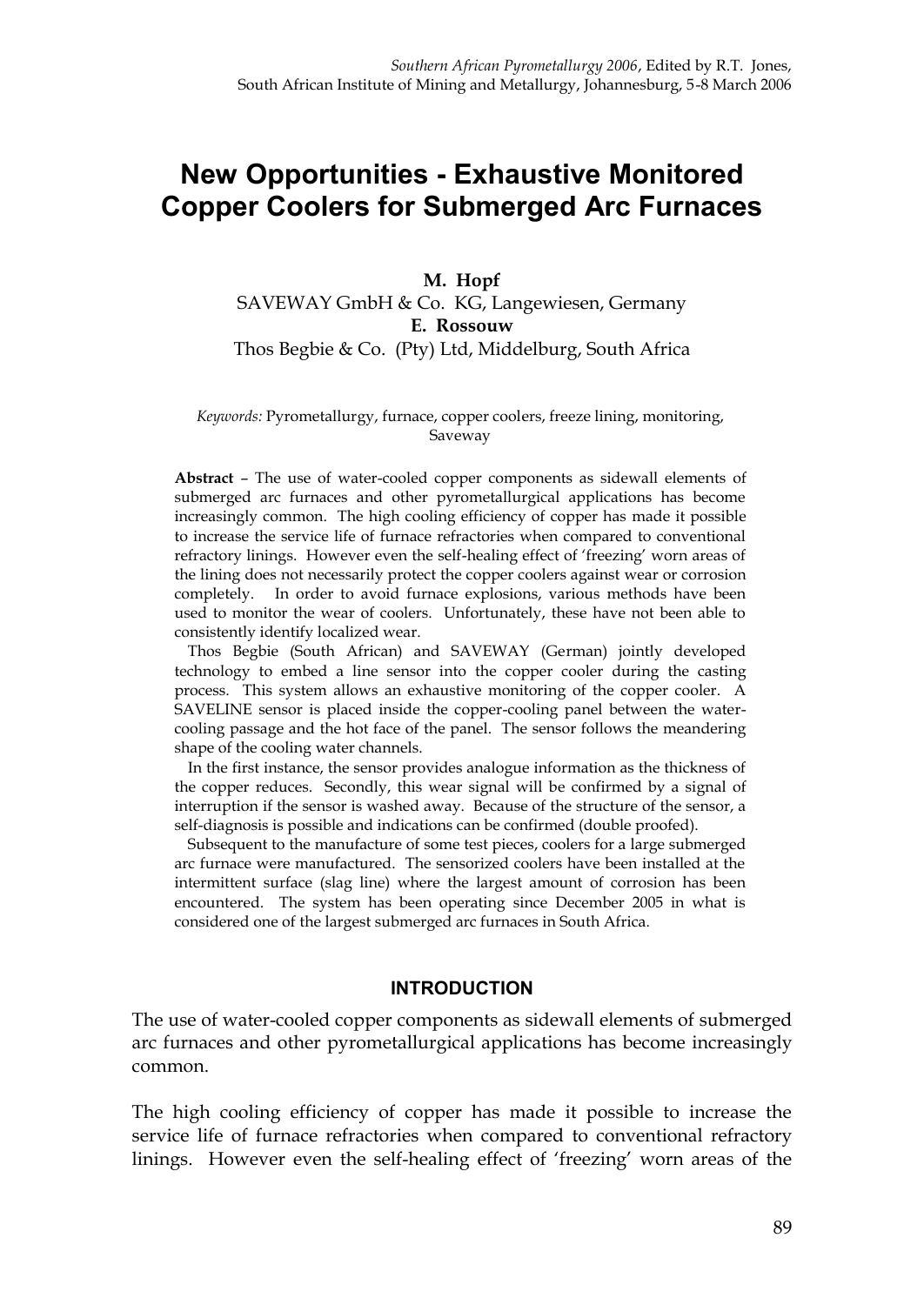lining does not necessarily protect the copper coolers against wear or corrosion completely.

In some furnace applications the presence of elements such as sulphur or halogens will cause erosion of the copper components.

Because the cooling of the components is based on a closed-mesh water channel system inside the copper panels, a catastrophic situation generally occurs if the erosion of the component results in a breach of the water passage.

Furnace explosions result in significant financial losses, not only losses in production and damage to the plant, but also injuries to personnel, sometimes tragically involving the loss of human life.

In spite of various methods of monitoring the coolers, furnace explosions have not been avoided. The various methods, including the measurement of energy losses or cooling water temperatures, the measurement of the temperatures by thermocouples, ultrasonic waves, or visual inspections, have not been able to consistently identify localized wear. This is partially due to the fact that the methods are discontinuous or that the application is limited to specific areas only.

In order to address these constraints, a system has been developed that allows an exhaustive monitoring of the copper cooler. A SAVELINE sensor is placed inside the copper-cooling panel between the water-cooling passage and the hot face of the panel. The sensor follows the meandering shape of the cooling water channels.

In the first instance, the sensor provides analogue information as the thickness of the copper reduces. Secondly, this wear signal will be confirmed by a signal of interruption if the sensor is washed away. Because of the structure of the sensor, a self-diagnosis is possible and indications can be confirmed (double proofed).

Thos Begbie (South African) and SAVEWAY (German) jointly developed technology to embed a line sensor into the copper cooler during the casting process.

During the development, identical water-cooled test pieces were produced, one of which contained a SAVELINE sensor, and another (control) test piece without the sensor. These test pieces were simultaneously subjected to thermal performance testing where the Thermal Imaging technique was carried out. Whilst there were very small deviations between the two pieces, their performance was to all purposes identical.

Other tests were also carried out where the temperatures were recorded using independent measuring equipment to confirm the temperatures recorded by the SAVELINE sensors; no differences were recorded.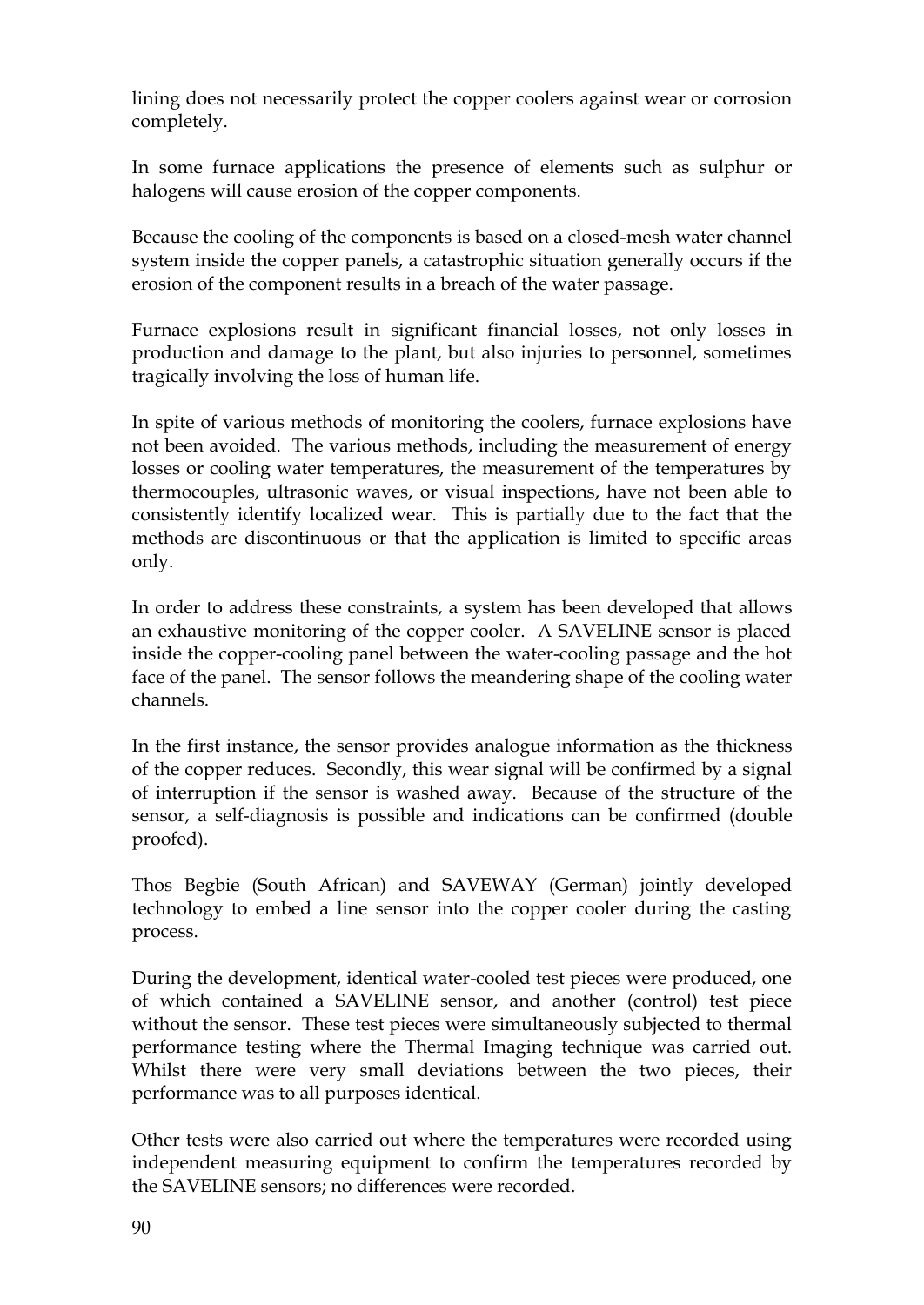Subsequent to the manufacture of some test pieces, coolers for a large submerged arc furnace were manufactured. The sensorized coolers have been installed at the intermittent surface (slag line) where the largest amount of corrosion has been encountered.

The system has been operating since December 2005 in what is considered one of the largest submerged arc furnaces in South Africa.

#### **CORROSION ON COPPER COOLERS AND RISK POTENTIAL**

It is generally considered that the closed-mesh water channel system and the high thermal conductivity of copper will freeze molten slag on the surface of the copper cooler.

From this point of view, corrosion of the surface of the copper cooler should never occur, as the melting process of the raw material takes place in a frozen refractory layer of the same composition. However, sulphur and other chemical substances are found in the composition of the raw material. Sulphur melts at 120 °C and vaporizes at 445 °C. Sulphur reacts with oxygen to form:

$$
S + O_2 \rightarrow SO_2 \tag{1}
$$

$$
2SO_2 + O_2 \rightarrow 2SO_3 \text{ (catalyzed by Pt, at 450°C)} \tag{2}
$$

The vaporized sulphur or the oxides within the raw material are anxious to reach a location of lower vapour pressure and move, therefore, to a cooler place.

In other words, all chemical substances with a low melting and vaporization temperature, including H2O, are driven by the high temperature of the arc to concentrate straight in front of the copper coolers.

Thermal shocks also create cracks in the frozen skull, and sometimes the frozen lining collapses. In addition, the frozen lining maintains a level of porosity. The following reactions occur, with the resultant erosion of the copper.

$$
H_2O + SO_3 \rightarrow H_2SO_4 \tag{3}
$$

$$
Cu + H2SO4 \rightarrow CuO + H2O + SO2
$$
 [4]

$$
6Cu + SO2 \rightarrow Cu2S + 2Cu2O
$$
 [5]

$$
2Cu + O2 + 2H2SO4 + 3H2O \rightarrow 2CuSO4 \bullet 5H2O (Oker process)
$$
 [6]

Halogens, in particular, react with copper causing significant erosion of the copper cooler.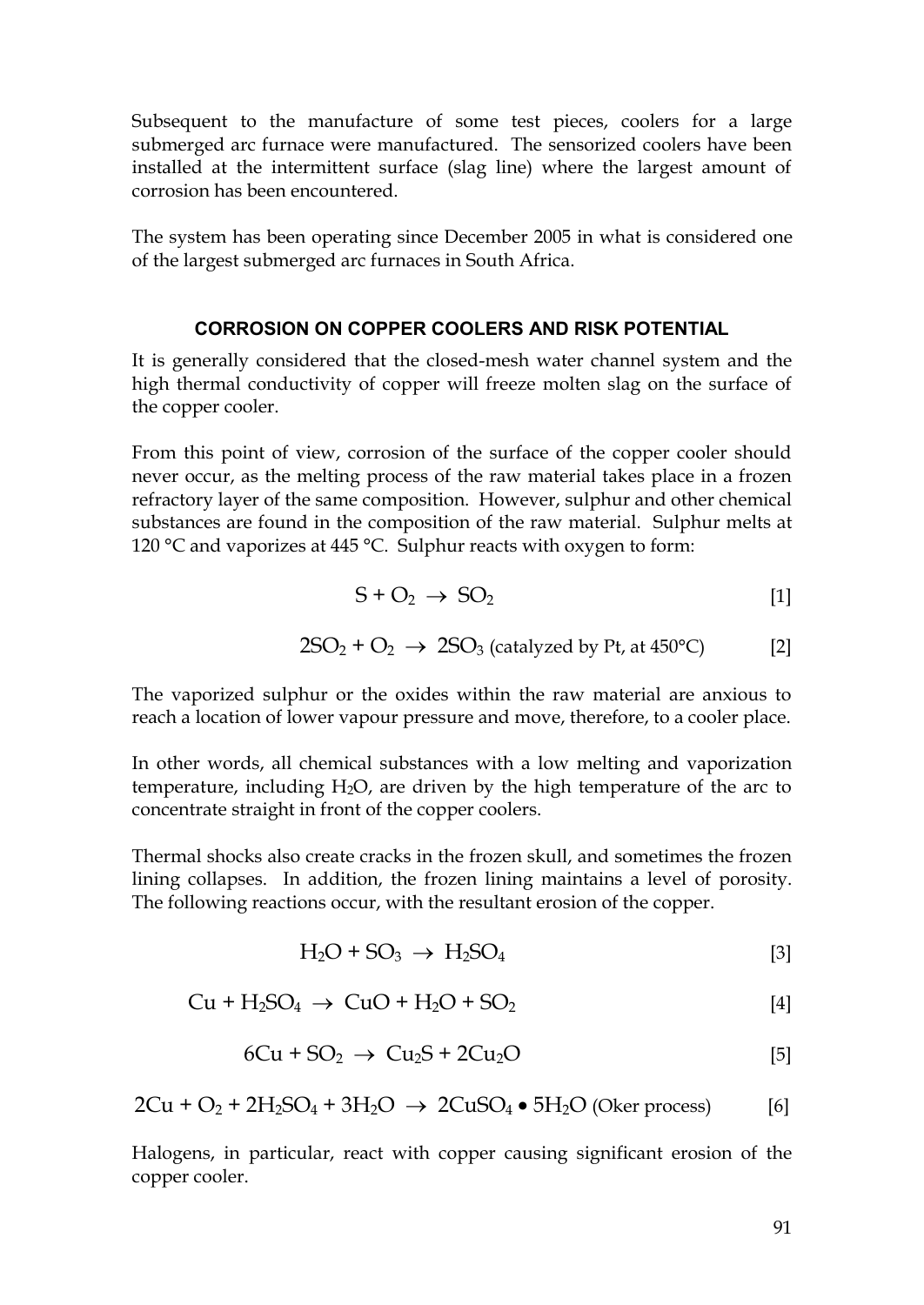$$
Cu + Cl \rightarrow CuCl
$$
 [7]

$$
Cu + 2F \rightarrow CuF_2 \tag{8}
$$

The halogens are also contained in the raw materials as minerals  $(e.g. CaF<sub>2</sub>)$  $Ca<sub>5</sub>(PO<sub>4</sub>)<sub>3</sub>F$ , Na<sub>3</sub>AlF<sub>6</sub> or KMgCl<sub>3</sub>, KClMg(SO<sub>4</sub>)). The corrosion rate on the surface of the copper is sometimes as high as 20 to 30 mm within half a year.



**Figure 1:** Panel after 5 months use

If the copper is eaten away up to the position of the channels of the cooling water system, physically we encounter the following problem.

**Expansion of water in standard condition of vaporization** Molar volume of a gas under standard condition: 22.414 l/mol (condition of a system at standard pressure of 101.3 kPa and a temperature of 273 K) **18.015 g**  $H_2O \to 22.414$  **exam**  $11 \text{ H}_2\text{O} \rightarrow 1244 \text{ I steam}$ Additional expansion of volume (V) by increase of temperature (T) at an isobaric change of state (pressure  $P = constant$ )  $V_1 x T_2 = V_2 x T_1$  $V_{1500\degree C} = V_{standard} \times 1773 \text{ K} / 273 \text{ K}$  $V_{1500\degree C} = V_{standard}$  x 6.49 **1l water will be transformed to 8047 l steam at a constant pressure of 101.3 kPa and an increase of temperature by 1500 K.**

In reality, one finds the expansion of a litre of water to be between 1244 and 8047 times. In other words, a steam explosion occurs. Production shutdowns, with resultant financial losses, are incurred.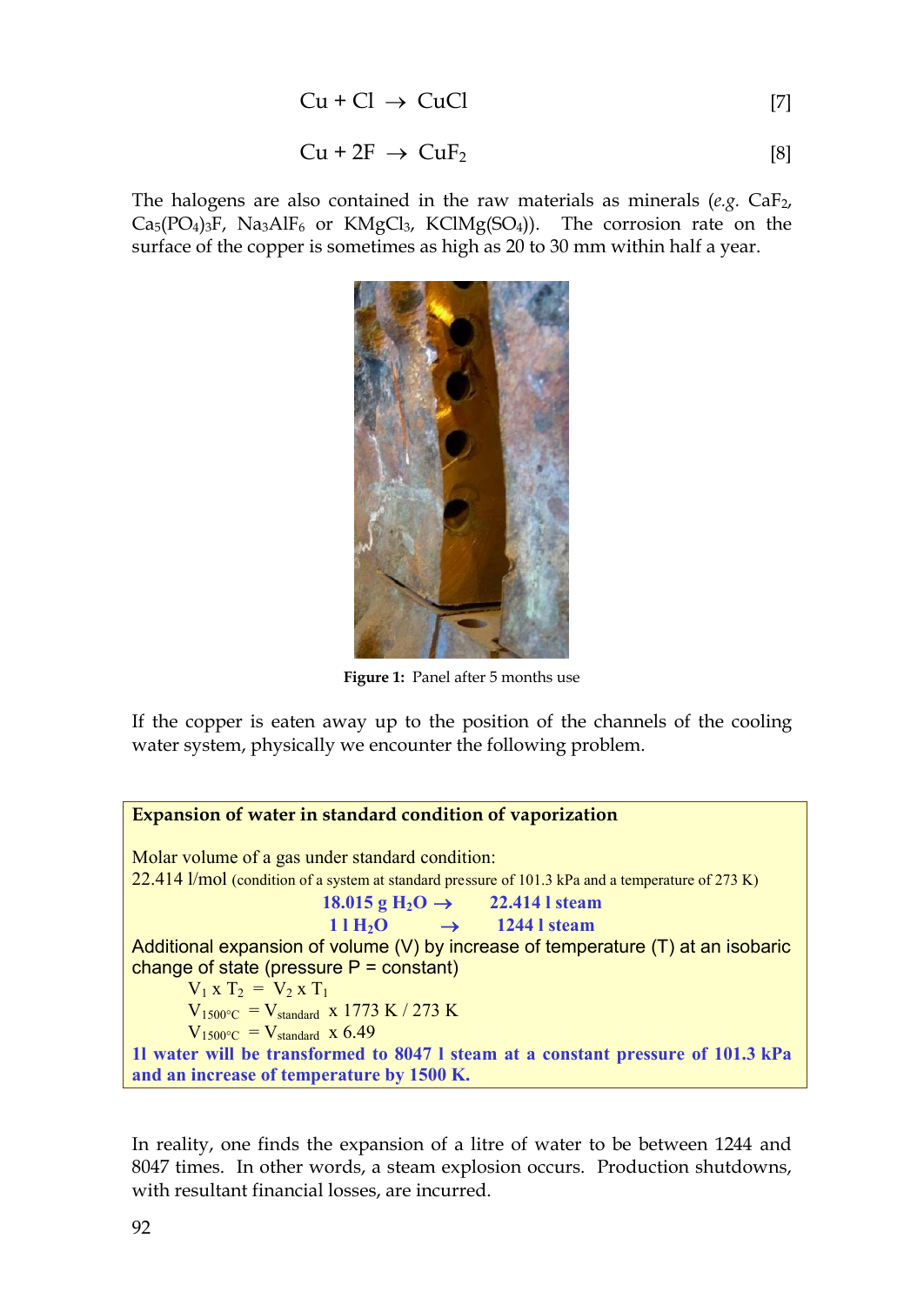### **Measurement of energy losses, or cooling water temperature**

- Local erosion can't be detected
- It's only an integral measurement of the whole cooling water circuit
- Local erosion and unusual erosion can occur if the chemistry of the slag is changing and/or there are casting defects in the copper panel
- There is always a high remaining risk!

# **Measurement by thermocouples inside the copper panel**

- Only local limited measurements (one thermocouple measures only one point)
- Because of mechanical restrictions, the thermocouples can't be placed in front of the cooling water pipes (only orthogonal drillings from the back side of the copper panel)

# **Measurement by ultrasonic waves**

- Not a continuous, exhaustive closed-mesh measuring method
- Because of cooling water channels, the copper between the cooling water pipes and the hot surface can't be observed! (Measurements take place only from the back side of the copper panel.)

#### **Thermal imaging**

• Infrared based measurements from the outside are senseless because of the watercooled structure of the copper blocks

# **Measurement by individual visual inspection**

- Not a continuous measuring method
- By Murphy's Law, the burn through will happen at an unusual time between two inspections

Current monitoring methods are unable to avoid such happenings!



**Figure 2:** Limitation of ultrasonic measurements

# **WORKING PRINCIPLE OF SAVELINE SENSOR**

The SAVELINE sensor makes it possible to detect hot spots over its entire length. It is unlike a thermocouple that measures the temperature only on one point on its tip.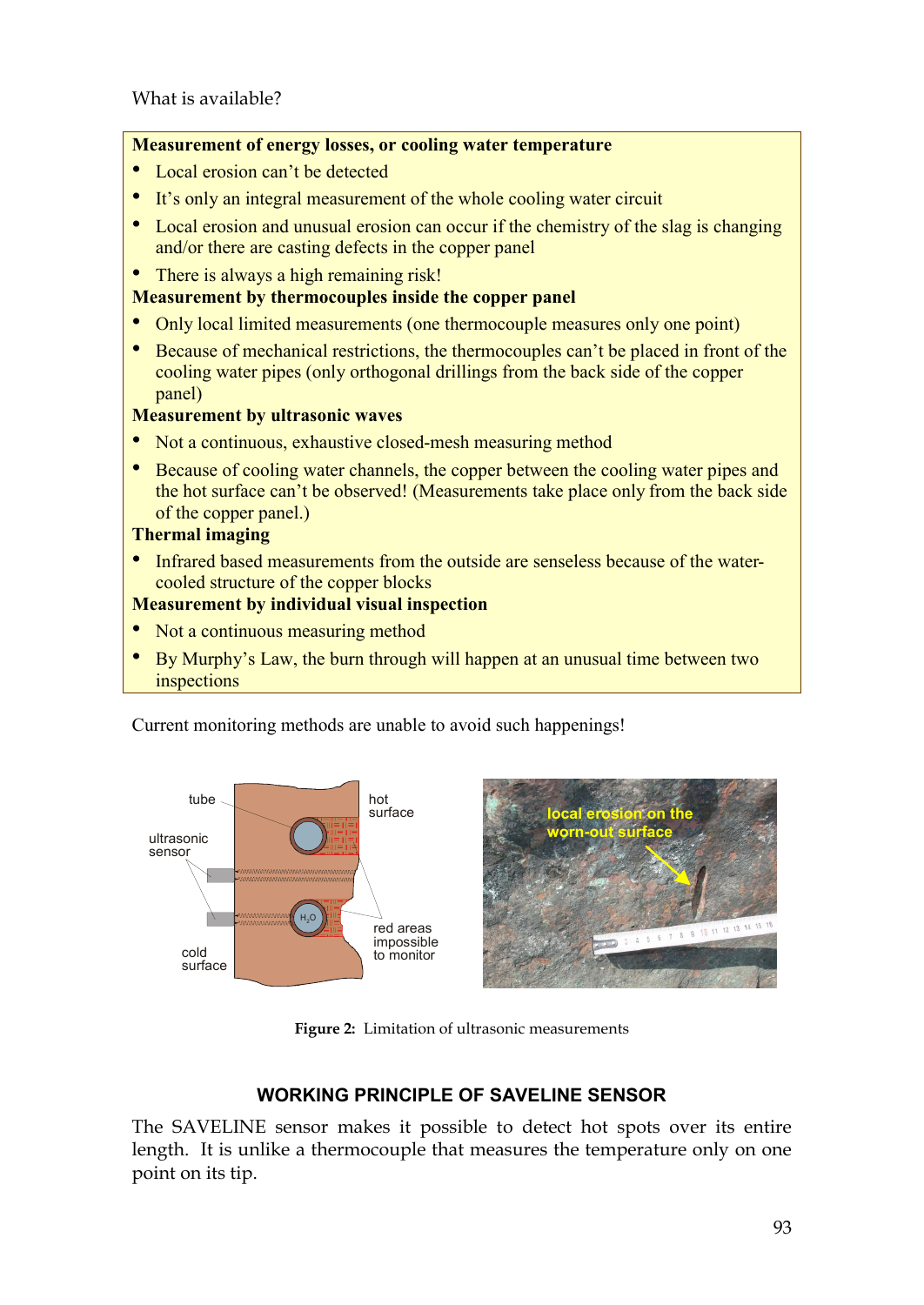Figure 3 shows the construction of the sensor. Two conductors are embedded in a special ceramic contained in a 3 to 6 mm diameter external shell. This ceramic has the same property as shown in Figure 4, and is selected in accordance with the required temperature range.



**Figure 3:** Construction of the SAVELINE sensor



**Figure 4:** Relationship between temperature and the specific electrical resistance of various ceramic materials

The measurement is based on the strongly negative temperature gradients of the electrical resistance of the applied ceramic materials. Figure 4 shows the relationship  $\rho_{el} = f(9)$ .

94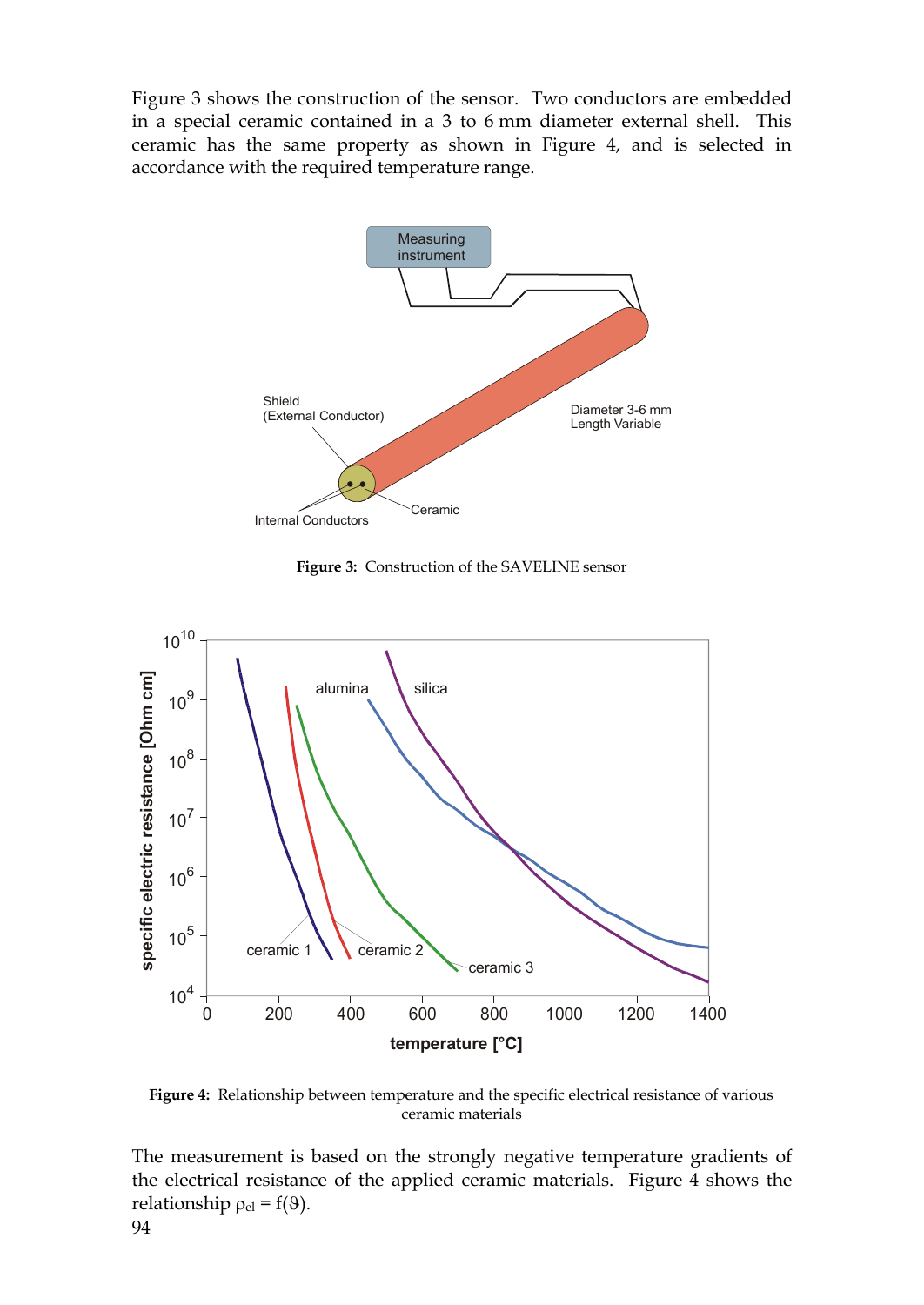Whilst for quartz and corundum, a 1000 K change in temperature causes a five times power of ten drop in the specific electrical resistance, other ceramic materials have an even steeper characteristic line. For example, with a PTZ ceramic (PbTiO3-PbZrO3) a temperature difference of only 200 K is enough for a 100 000 times reduction in the resistance.

If an increased temperature now occurs at an arbitrary point on the sensor, this reduces the specific electrical resistance of the ceramic at this point. This change in resistance between the two internal conductors is measured and converted into a temperature reading. This results in a sensor that enables measurements of the temperature over its complete length. The sensor can be bent to different shapes (15 mm minimum bending radius) and can, for example, be installed in a meandering shape on the inner side of the steel shell of a metallurgical vessel.



**Figure 5:** SAVELINE sensors applied in the condenser floor of an Imperial Smelter

The active sensor length is variable, but for standard applications should not exceed 6 metres. The internal conductor is led through on both sides, thereby enabling the permanent checking of the operation of the sensor in the installed condition (self-diagnosis).

Such line sensors have been in practical operation since 1996. Practical experience has shown, and continues to show, that critical hot spots are safely detected.

The system is used in Imperial Smelter plants (Figure 5), in arc furnaces, on purge blocks, and in furnace floors of induction furnaces. The SAVELINE system ensures that metal run-throughs and plant damages are avoided in many cases. It's a dependable system and a well-proven measuring method for picking up critical temperature changes.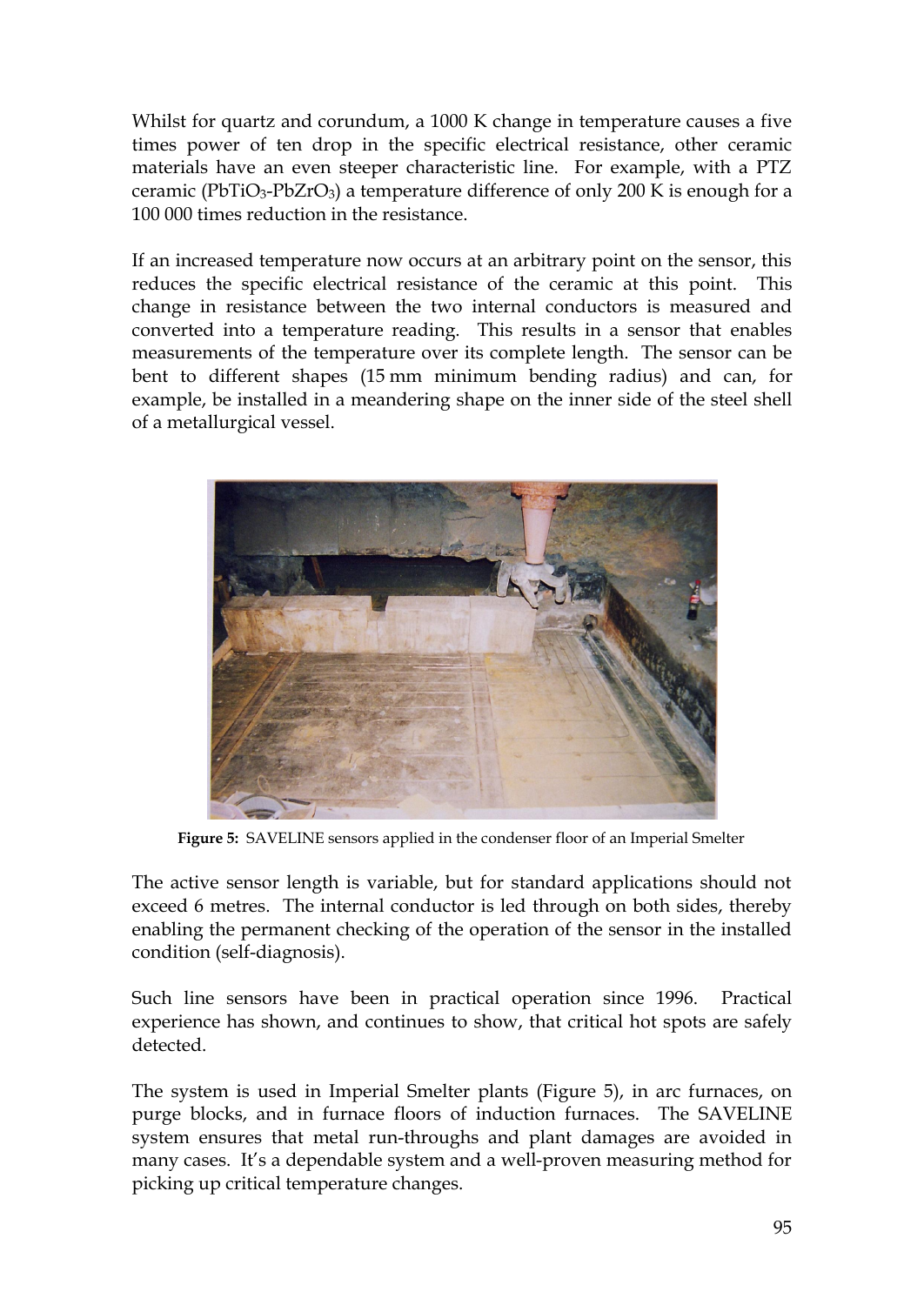# **TECHNICAL SOLUTION, FROM TESTING PIECES TO PRODUCTION-PROVEN TECHNOLOGY**

What was more obvious than the idea to place such line sensors inside a copper cooler? New developments need ideas, but the practical realization of these ideas requires good technicians and engineers.

What are the major demands of condition monitoring of copper coolers used in a submerged arc furnace?

- Continuous monitoring during the furnace operation
- **Exhaustive closed-mesh measurement**
- Even local wear of smallest extension in front of cooling pipes must be picked up safely
- Ensure the use of the copper blocks as long as possible without any risk
- Get a safe and undisputable signal



**Figure 6:** Wear profile and cooling water system of a panel

Figure 6 shows the principal arrangement of a cooling water system inside a copper cooler. The idea was to place a SAVELINE sensor straight in front of the cooling pipes inside the copper. The sensor follows the bended shape of the cooling pipes.

That position in front of the endangered location (contact of molten metal with cooling water) ensures accurate and effective monitoring. The distance of the sensor from the cooling pipe can be chosen and should ensure that even in the case of erosion of the copper up to the sensor location, there is enough time to schedule the shutdown of the melting operation.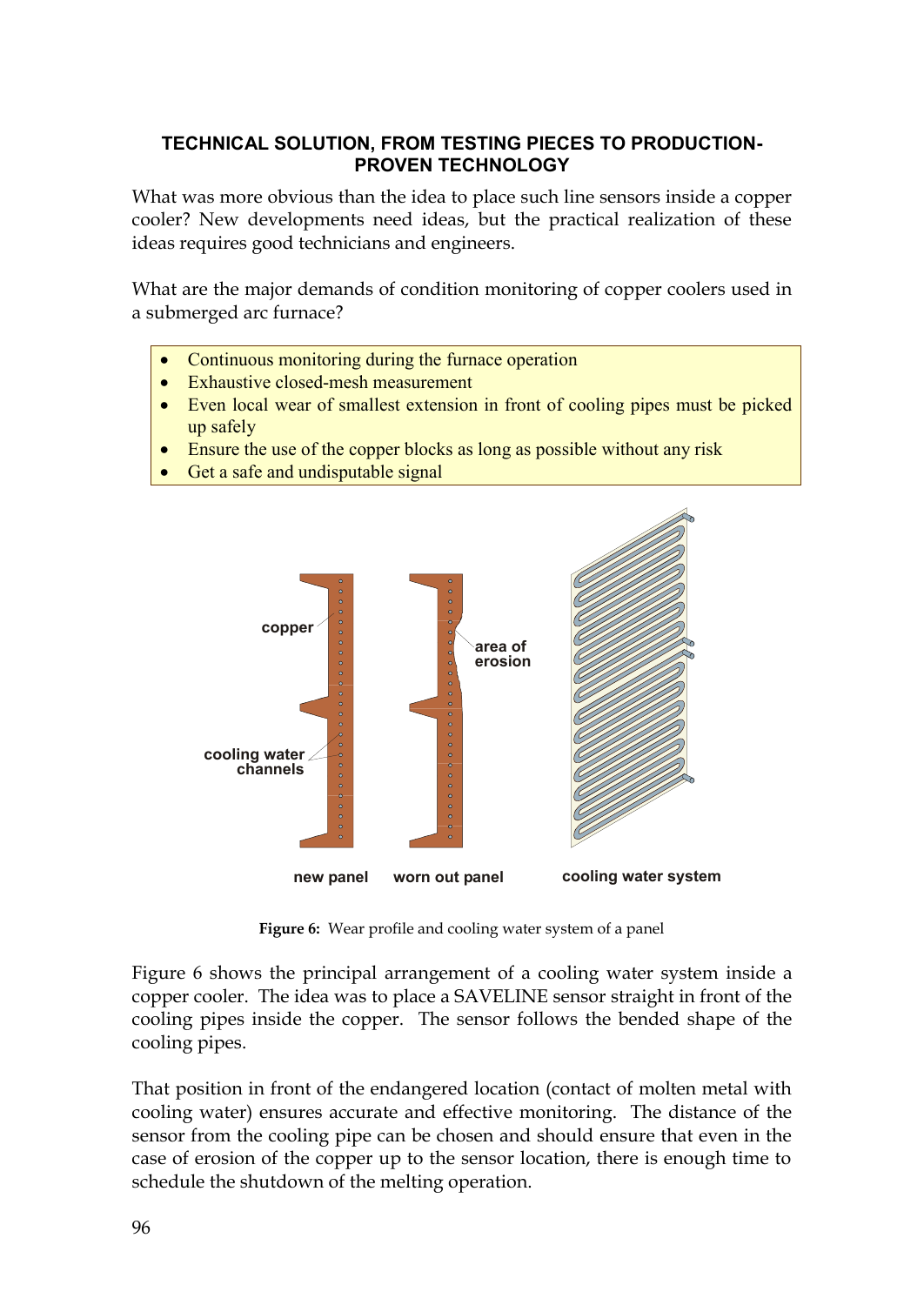Such a placement of a sensor is shown in principle in Figure 7. How to achieve that goal? The SAVELINE sensor is fixed by mounting clamps on the metal tubes, which form the cooling channels inside the copper block. The sand mould with the fabricated tube is shown in Figure 8. A rigid reinforcement of the sensor shell was required. From the foundry point of view, it is critical that the in-gate position of the casting and pouring technology has had to be developed.



**Figure 7:** Placement of the SAVELINE sensor in the exhaustive sensorized panel



**Figure 8:** Prepared metal tube inside the sand mould

Today we can say that, with careful application of knowledge, a proven technology is available to embed the sensor into the copper block. Thermal imaging, X-ray tests, ultrasonic investigations and numerous destructive tests of the test pieces showed that there is no negative influence to the heat transfer through the copper blocks and there is perfect contact between the SAVELINE sensor and the surrounding copper. (Figure 9).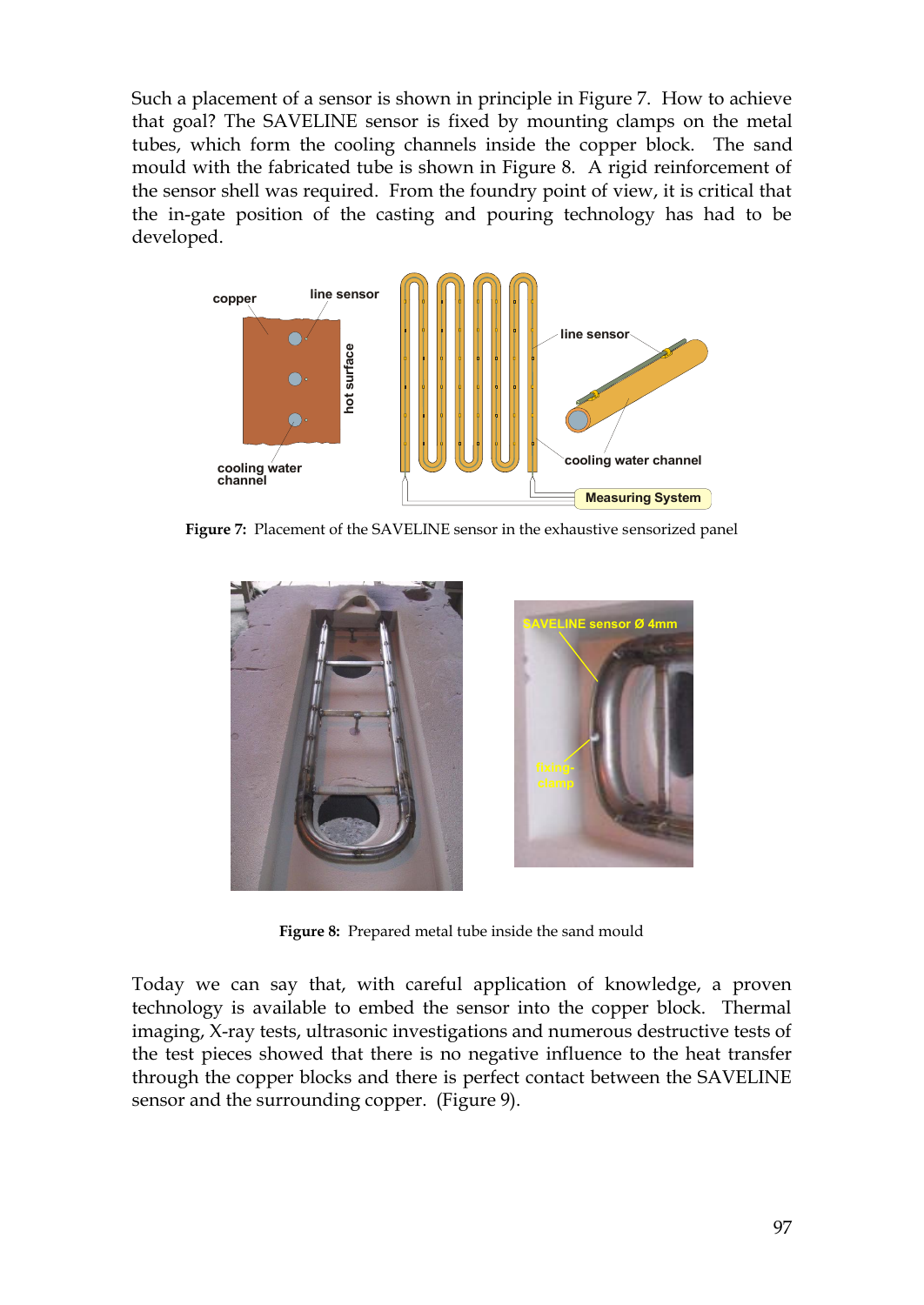

**Figure 9:** Perfect contact between the SAVELINE sensor and the surrounding copper

The sensor provides an analogue temperature signal that will increase as the hot surface of the copper block erodes. If the frozen lining collapses, a peak in the temperature will be logged. The high of these peaks will increase over time.

Figure 10 shows the results of a calculation of the temperature profile in case of erosion of the copper cooler. The original thickness of the copper between the cooling water system (abscissa value 0) and the hot surface is 70 mm. The SAVELINE sensor is located 7.5 mm in front of the cooling water pipes. As shown in Figure 10, the temperature on the sensor location (marked by an arrow) increases from 177°C (0% erosion) to 294°C (75% erosion). These calculations are true only for a collapsed frozen lining (heat transfer coefficient  $\alpha$  = 10 000 W/m<sup>2</sup>K). The dashed lines show the temperature profile for an existing frozen lining (30 mm slag).



**Figure 10:** Temperature profile in case of wear of the copper cooler (heat transfer coefficient 'melt-copper'  $\alpha$  = 10 000 W/m<sup>2</sup>K)

As confirmation of the analogue wear signal, and as a definite signal that the copper block is worn up to the sensor location, a digital signal "sensor break" will be given. The signal is generated by a conductivity test of the internal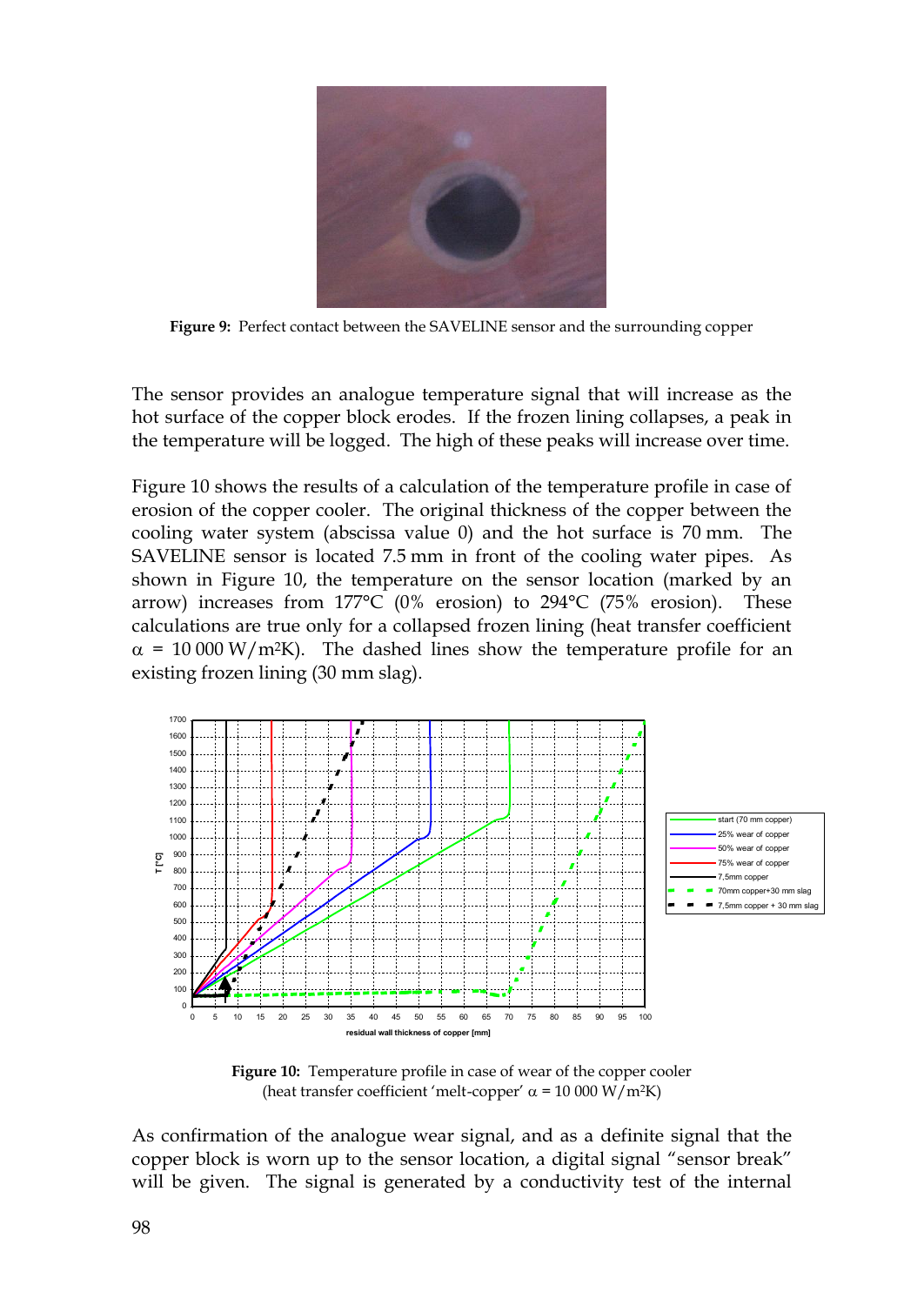conductors of the sensor. Both ends of the sensor exit the copper block. So both ends of the internal conductors are connected to the measuring unit, as shown in Figure 11. This ensures the opportunity of a self-check (self diagnosis); the self-check is programmed to be carried out every 10 minutes.



**Figure 11:** SAVELINE sensors offers self diagnoses of internal conductors by continuity test

Similar to other applications, the wear history on the Control and Visualization Unit allows the recall of various readings such as the erosion speed, and thereby results in an improvement in the predictability of the service life of the side-wall blocks.

The sensor always records the highest temperature over its entire length. By placing more than one SAVELINE sensor per copper cooler it is possible to localize the most stressed area.



**Figure 12:** Steps of the manufacturing process